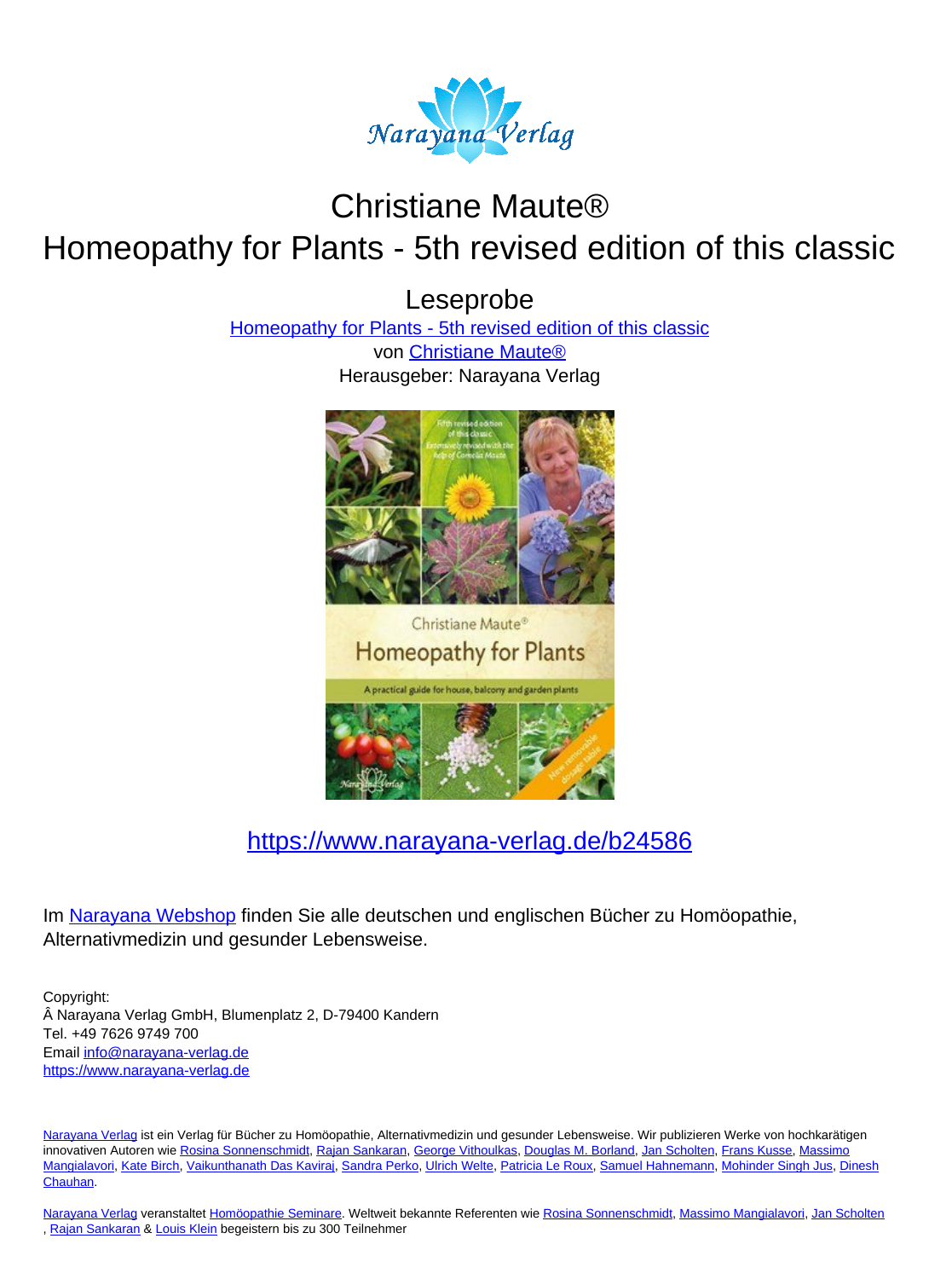# **Contents**



# **1 The basics**

| 1.1 |                                                                                                                                                 |  |
|-----|-------------------------------------------------------------------------------------------------------------------------------------------------|--|
|     |                                                                                                                                                 |  |
| 1.2 | The principles of homeopathy -<br>in brief …………………………………………………5<br>Remedy proving and the law of similars5<br>Energised remedies, or the law of |  |
|     |                                                                                                                                                 |  |
| 1.3 | <b>Homeopathic compass for</b>                                                                                                                  |  |
|     |                                                                                                                                                 |  |
|     |                                                                                                                                                 |  |
|     |                                                                                                                                                 |  |
|     | Dosage and administration of C potencies 10                                                                                                     |  |
|     | Dosage and application in special cases 15                                                                                                      |  |
|     | Storing homeopathic preparations16                                                                                                              |  |
|     |                                                                                                                                                 |  |
| 1.4 | <b>Repotting houseplants</b>                                                                                                                    |  |
|     |                                                                                                                                                 |  |



# **2 Pests and damage**

| 2.1           | <b>Effects of the decline in</b><br>the bee population 25 |  |
|---------------|-----------------------------------------------------------|--|
| $2.2^{\circ}$ |                                                           |  |
|               |                                                           |  |
|               |                                                           |  |
|               |                                                           |  |
|               |                                                           |  |
|               |                                                           |  |
|               |                                                           |  |
|               |                                                           |  |
|               | Butterfly and moth caterpillars42                         |  |
|               |                                                           |  |
|               |                                                           |  |
|               |                                                           |  |
|               |                                                           |  |
|               |                                                           |  |
|               |                                                           |  |
|               |                                                           |  |
|               |                                                           |  |
|               |                                                           |  |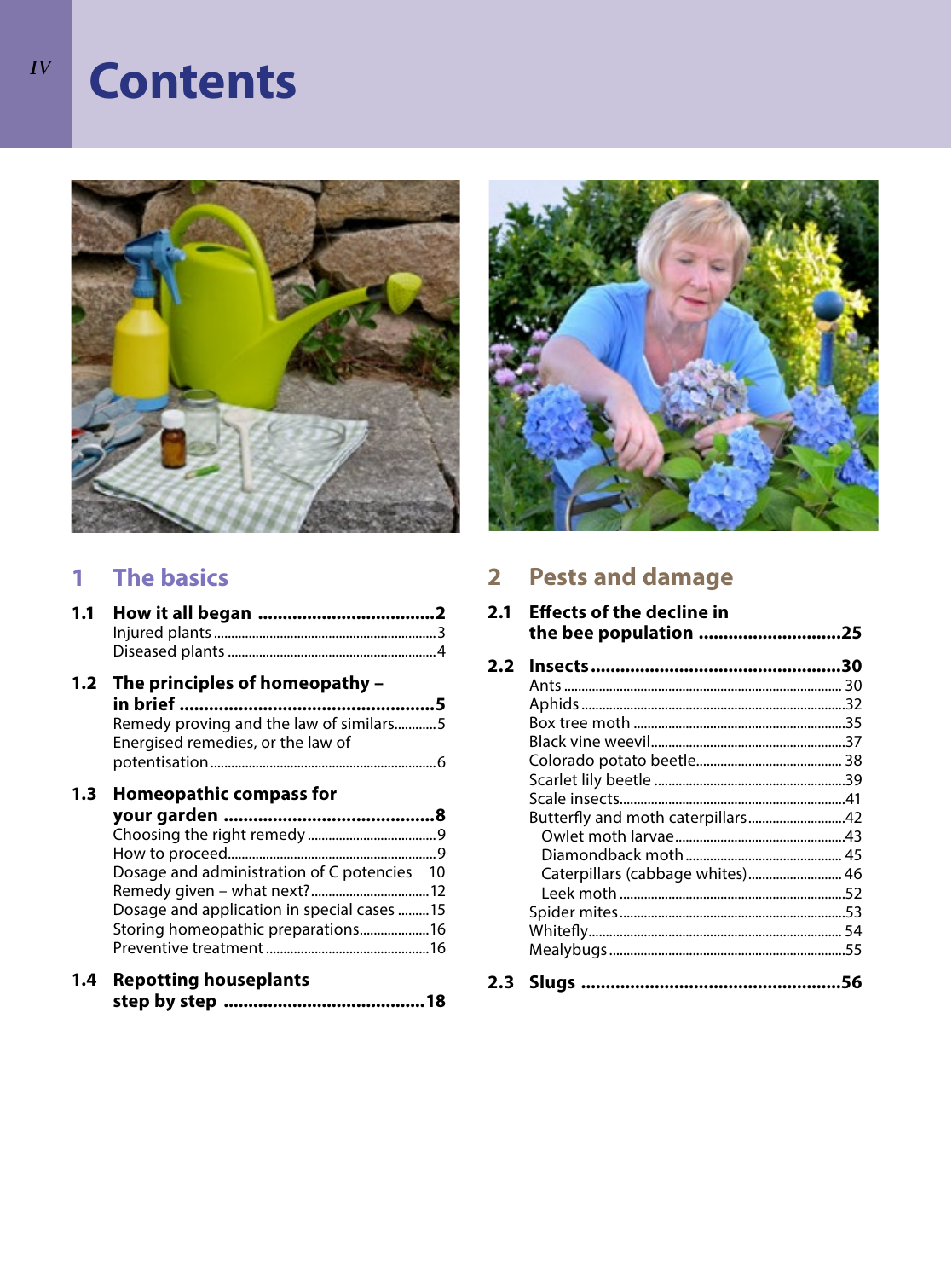

# **3 Pathogens and diseases**

| 3.1 |                                          |  |
|-----|------------------------------------------|--|
|     |                                          |  |
|     |                                          |  |
|     |                                          |  |
|     |                                          |  |
|     |                                          |  |
|     |                                          |  |
|     |                                          |  |
|     |                                          |  |
|     | Monilia fruit rot and Monilia tip burn75 |  |
|     |                                          |  |
|     |                                          |  |
|     |                                          |  |
| 3.2 |                                          |  |
|     |                                          |  |
|     |                                          |  |
|     |                                          |  |



# **4 Treating special signs of disease**

| 4.1 Externally visible symptoms 92 |  |
|------------------------------------|--|
|                                    |  |
|                                    |  |
|                                    |  |
|                                    |  |
|                                    |  |
|                                    |  |
|                                    |  |

| 4.2 Climatic damage101                    |  |
|-------------------------------------------|--|
| Frost, frost damage, frostbite  103       |  |
|                                           |  |
|                                           |  |
|                                           |  |
|                                           |  |
|                                           |  |
| Sea air, too much salt in air and soil113 |  |
| Direct exposure to sun, sunburn113        |  |
|                                           |  |
|                                           |  |
| Injuries and consequences of stress 120   |  |
|                                           |  |
|                                           |  |

# **4.3 Damage incurred during cultivation122**

| Lacerations (pruning trees and bushes) 122 |  |
|--------------------------------------------|--|
|                                            |  |
| Contamination with chemical pesticides 126 |  |
|                                            |  |
|                                            |  |

| 4.4 Special measures to promote |  |
|---------------------------------|--|
|                                 |  |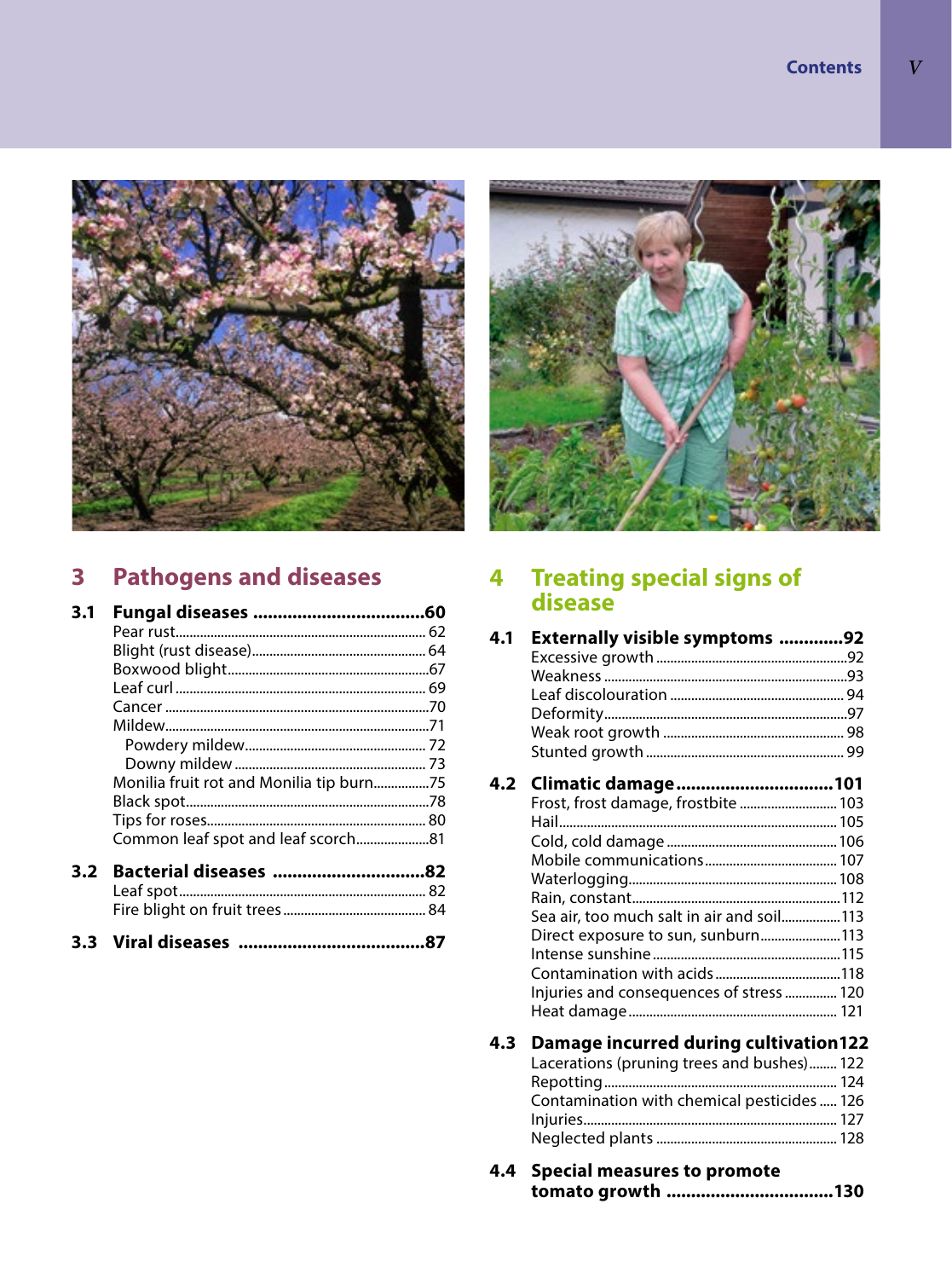

# **5 Houseplants**

| Homeopathic treatment136<br>Dosage and application of C potencies  137<br>Dosage and application of X potencies  137 |                                                                      |
|----------------------------------------------------------------------------------------------------------------------|----------------------------------------------------------------------|
|                                                                                                                      |                                                                      |
|                                                                                                                      |                                                                      |
|                                                                                                                      |                                                                      |
|                                                                                                                      |                                                                      |
|                                                                                                                      | 5.1<br>5.3 Diseases of houseplants 139<br>5.4 Temperature damage 140 |



# **6 Practical tips**

| 6.1 | Treatment examples for spring 146        |  |
|-----|------------------------------------------|--|
|     |                                          |  |
|     | Fortifying and strengthening plants 147  |  |
|     | Warmth and heat damage / sunburn 147     |  |
|     |                                          |  |
|     |                                          |  |
| 6.2 | Treatment examples for cancer in         |  |
|     |                                          |  |
| 6.3 | <b>Reports and cases of treatment151</b> |  |
|     |                                          |  |
|     |                                          |  |
|     |                                          |  |
|     |                                          |  |
|     |                                          |  |
|     |                                          |  |
|     |                                          |  |
|     |                                          |  |
|     |                                          |  |
|     |                                          |  |
|     |                                          |  |
|     |                                          |  |
|     |                                          |  |
|     |                                          |  |
|     |                                          |  |
|     |                                          |  |

**6.4 For owners of ponds and aquariums and plant lovers who like to experiment.........................................173**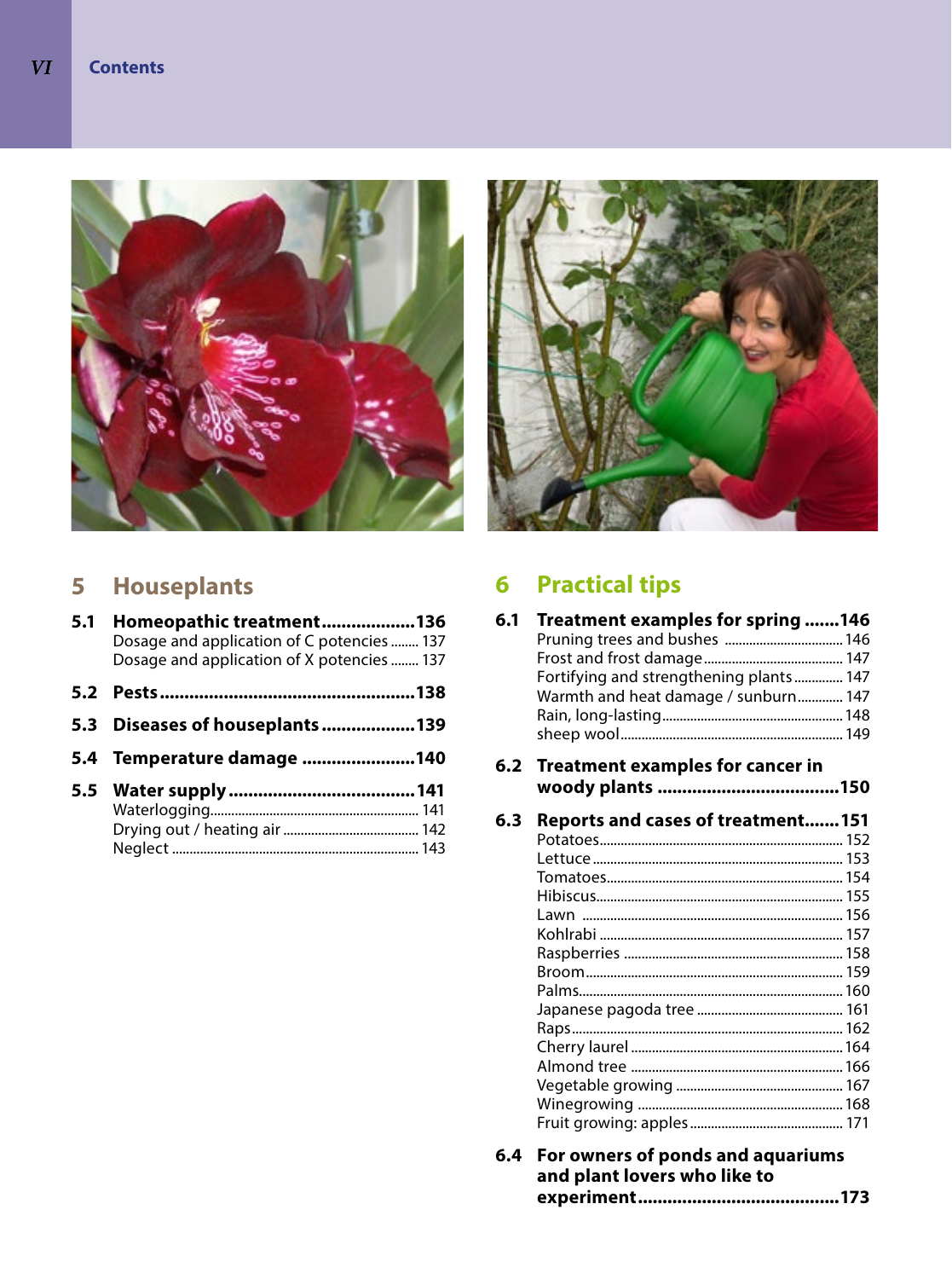

# **7 Remedy descriptions (Materia medica)**

- **7.1 Homeopathic remedies for your garden........................................176**
- **7.2 Remedies for special circumstances ....................................188**



# **Appendix**

| п           | Table of modalities192               |
|-------------|--------------------------------------|
| Ш           | Practical example 194                |
| Ш           | <b>Basic homeopathic remedy kits</b> |
| IV          | Template for your own treatments198  |
| v           |                                      |
| VI          | Supplies and forum 200               |
| VII         | List of illustrations 201            |
| <b>VIII</b> |                                      |
| IX          | List of abbreviations  208           |
| X           |                                      |
|             | About the Author 213                 |
|             | About the Co-Author 214              |
|             |                                      |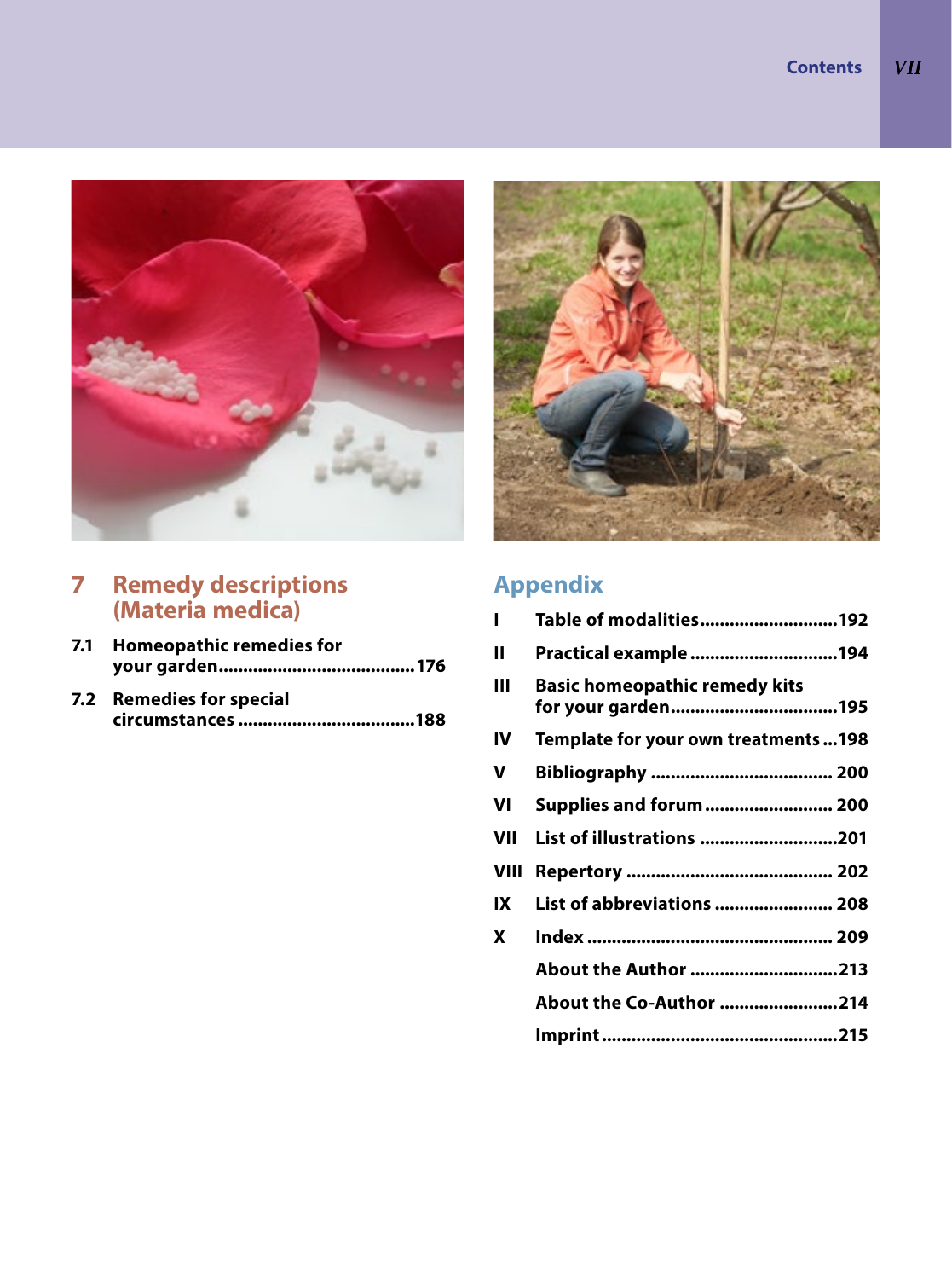# **Foreword by Christiane Maute**®

Samuel Hahnemann, the father of classical homeopathy, opened up a whole new line of thought for me. 200 years ago, he wrote: "Heal as gently and safely as possible". I take this motto to heart every day. And I am grateful that my teachers taught me to heal in this way. They triggered immense curiosity in me.

Treating people with classical homeopathy is something which fascinates me every day of my life. It seems logical to use this treatment method on plants, as plants are living entities - they are just as much a part of creation as we are. However, logic isn't always easy, and it took a while for me to understand that homeopathy can work just as well on plants as on people.

I'm a homeopath, but not a gardener – which is why I'm adding a word of encouragement for all future "homeopathic gardeners". I have a private garden, and am neither a gardener nor a botanist. Fourty years ago, I could barely tell the difference between a young kohlrabi plant and a rose. As you can see, no one is born a master of his art. However, over time all that changed. Gardening is a pleasure for most people, including me (and does away with the need to traipse to the gym).



Samuel Hahnemann (1755–1843)

If you manage to heal your plants with the help of homeopathy, you will find it twice as enjoyable. You may not succeed overnight, but every time it will be a bit better – and it's so exciting!

Another source of motivation for me is that homeopathic plant treatment clearly reduces the need for chemical pesticides and compounds – you may even be able to do away with them altogether. If we can put just a fraction of this into practice, we will be helping to protect our environment.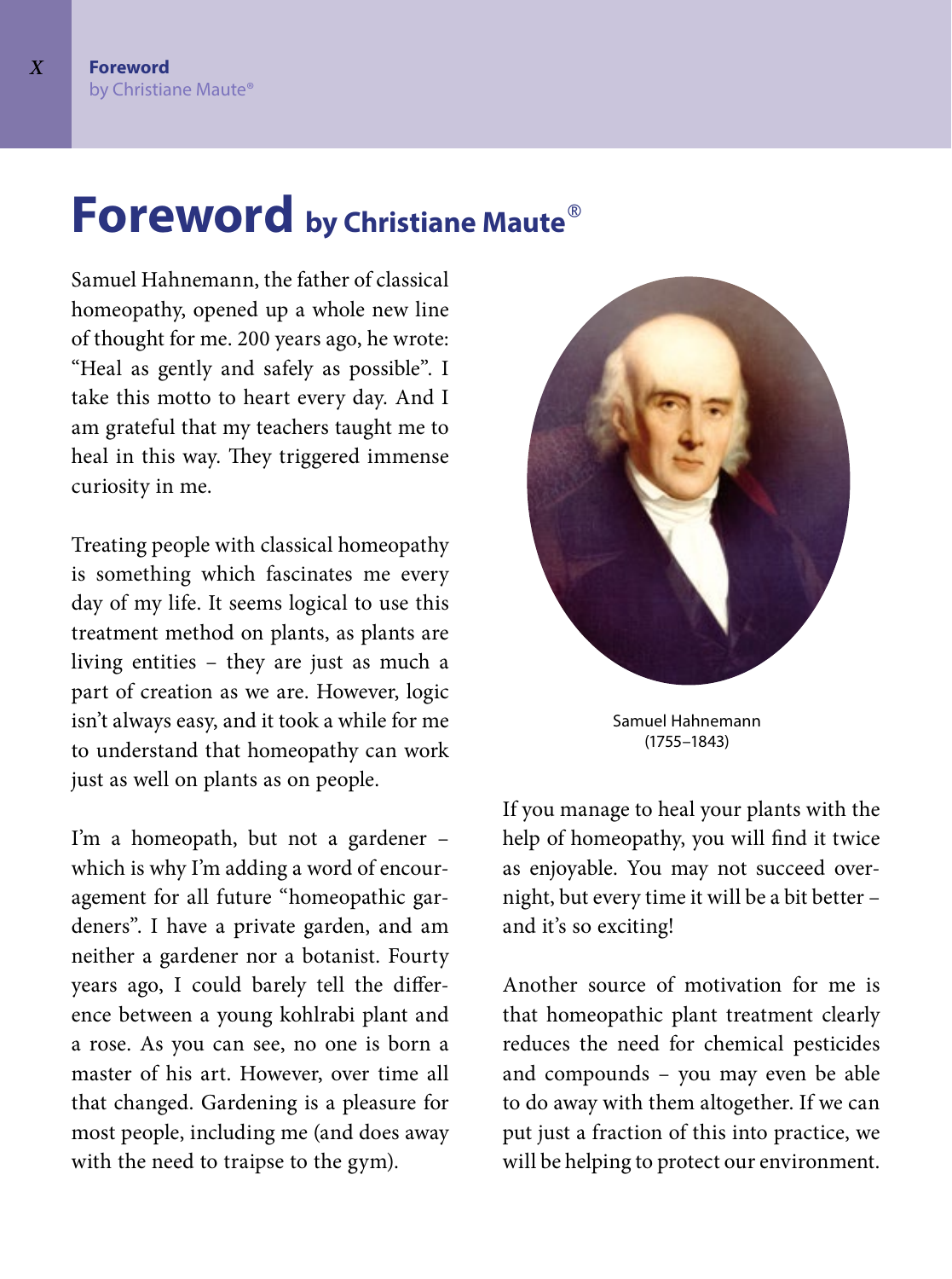The reaction to this book has been overwhelming and the proverbial snowball has turned into an avalanche, a source of great joy to me as I certainly had not anticipated it. The doubters may now be convinced by the positive effect of homeopathy since plants can surely not become healthy again due to the "placebo effect". With the correct remedy, plants that have been battered by weather, pests or disease can rapidly recover.

In the meantime, many amateur gardeners, professional growers, farmers and winegrowers use homeopathy on their plants, with unexpectedly successful results in many cases. Starting on page 151 we describe some of these success stories. Sometimes, however, it is more difficult to achieve the hoped-for improvement since homeopathic plant treatment is

still a relatively new area and there is much still to learn.

This new edition of "Homeopathy for Plants" has been continually updated and improved based on our latest insights and experience. Those new to the treatment of plants can find a step-by-step guide to repotting. And there is a new chapter devoted specifically to houseplants. It would be wonderful if lots of people would take part in our research and give us feedback. Failures are also important and take us a step further. Many thanks in advance. I hope you will all have fun with "homeopathic gardening" and wish you the greenest of green fingers!

> Friedrichshafen, autumn 2020 Christiane Maute®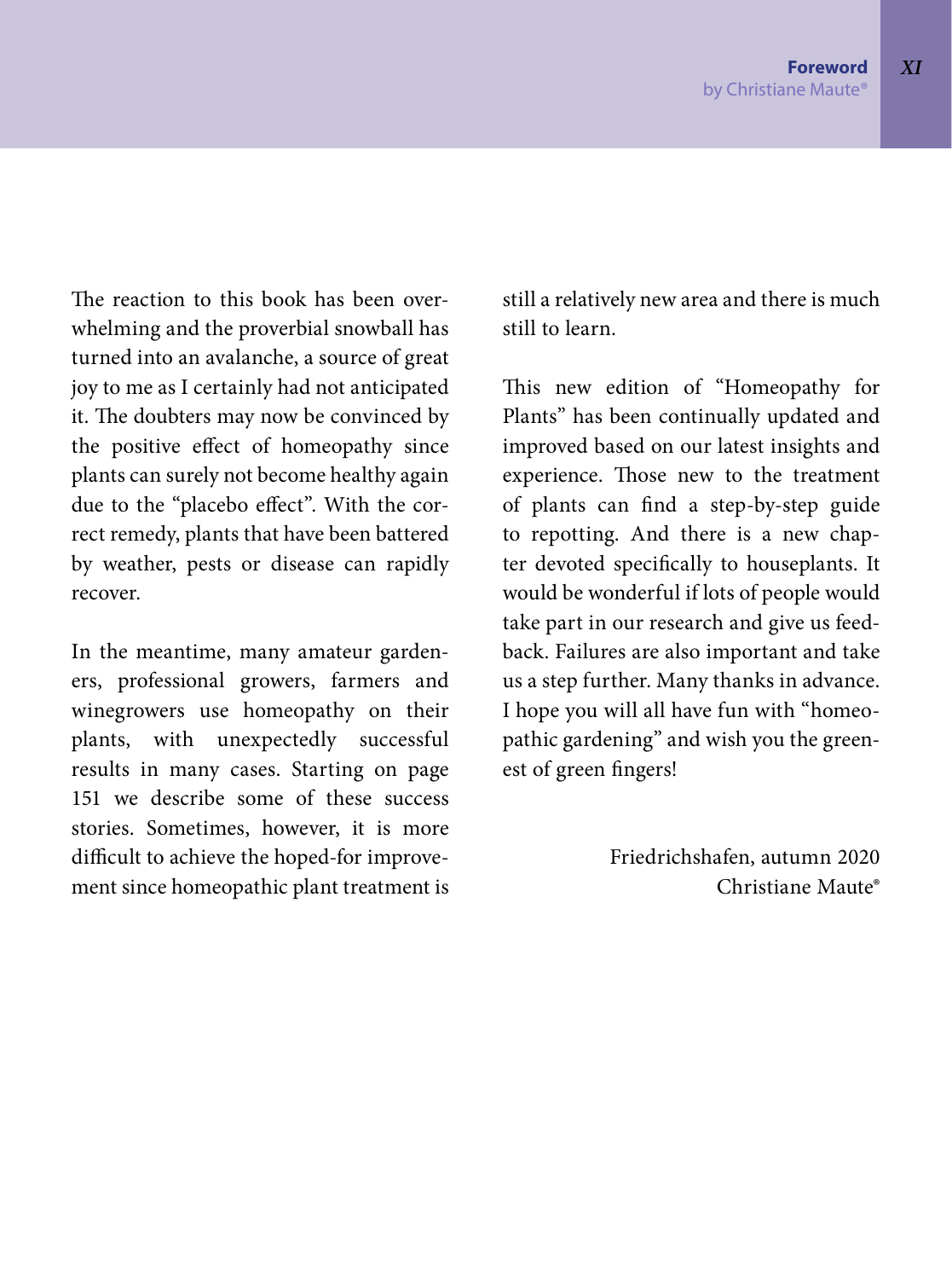# **1.1 How it all began**

Until now, homeopathy has played only a very minor role in treating plant diseases and deterring pests: a few daring souls formerly tried out a thing or two, but without making any kind of breakthrough – and this is still the case today. The experimenters were mainly winegrowers who were fed up with the amount of chemicals they had to spray on their vines. One newspaper article, for example, reported on a winegrower in South Tyrol who treated his vines with nothing but single classical homeopathic remedies and plant-based compounds, and was producing first-rate wines for top prices as a result. The wine grower naturally lost some of his vines to diseases, despite using homeopathy – but the same would have happened even if he had been using conventional pesticides.

In this guide, I make every effort to describe the use of homeopathic remedies in the garden as clearly and simply as possible. Below I describe how I started out by treating a damaged plant with *Arnica* – this motivated me to try out more. We have been using classical homeopathy in our garden ever since. We naturally also use proven, non-toxic "household remedies" and strengthen our plants with plant-based compounds such as comfrey, nettle, marigold and sage fertiliser or horsetail mash. We are constantly learning

new things and are still at the beginning as regards homeopathic plant treatment. One of my main hopes is that our beautiful world will perhaps manage with far fewer chemical pesticides in future. This will be kinder to both the environment and our bank balances.



Fig. 1.1: Ms Maute with a delphinium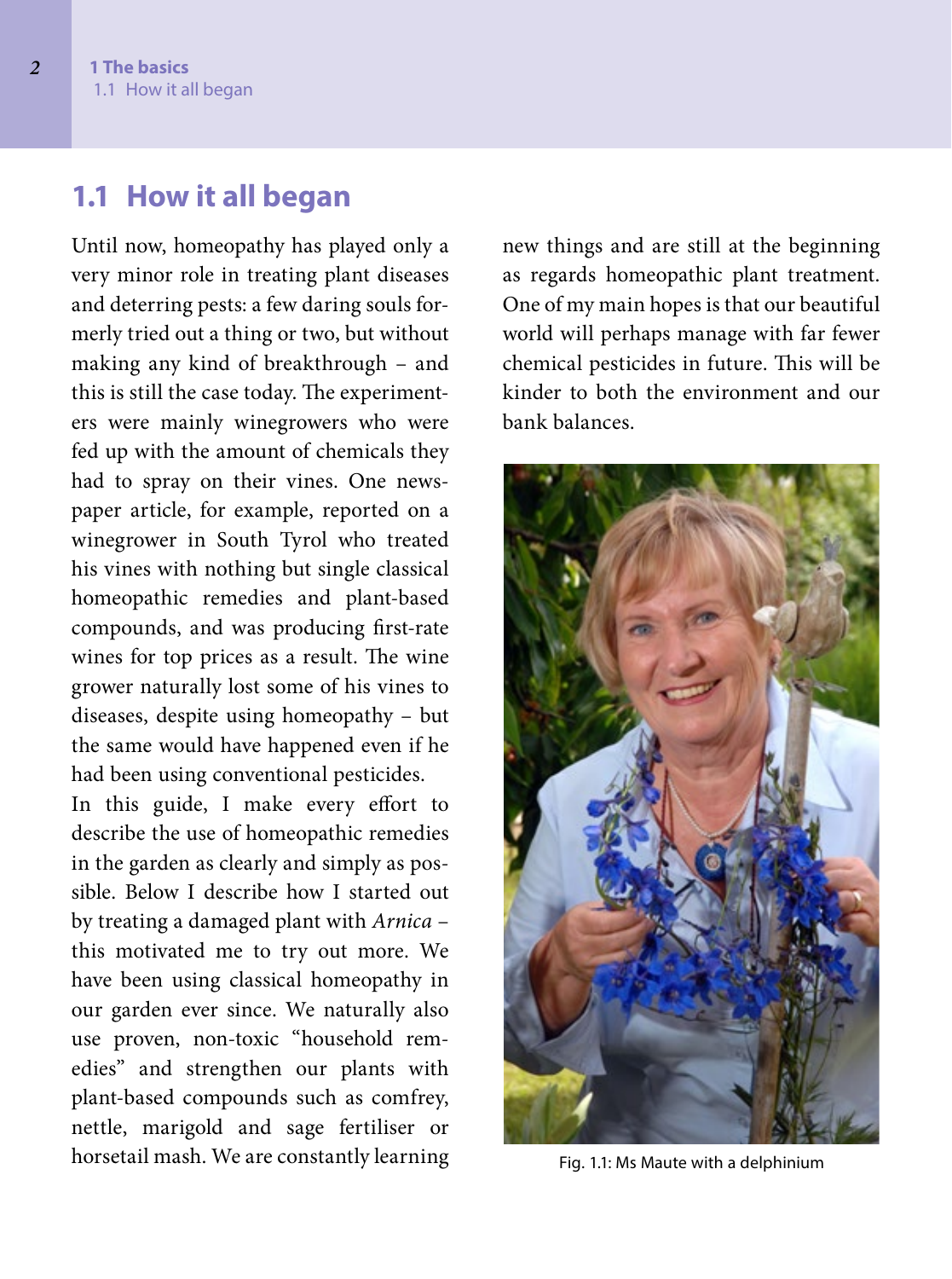The amounts stated in our dosage table are approximate. Please avoid overdosing. The energetic information is decisive, not the amount. This book was originally written for amateur gardeners so that at least people's home gardens could be chemical-free. But we have repeatedly been asked about recommended dosage protocols for large areas with large amounts of water since professional growers and farmers are now increasingly keen to try the "homeopathic path".

To answer this question many factors need to be taken into account, such as the type of

### *Note:*

**Basic rule of homeopathy:**

- **Do not repeat the dose while the plant is getting better.**
- **Only repeat the dose if the plant showed signs of improvement and the disease is returning in the same way as before.**

farm, the soil quality, what has been applied so far, and so on.

## **Remedy given – what next?**

After giving the first dose of the remedy, you now have to wait and see if you chose the right one. Did the plant's condition improve, and if so, how long did the improvement last? Or was there no change whatsoever? Your next action will depend on the plant's reaction. In my opinion, this is the most difficult part of treating plants, and requires great sensitivity. You are sure to develop a feeling for this in time.

• Don't be put off if something doesn't go the way you expected. Just be patient and try again. Rome wasn't built in a day. Things don't always go toplan even in conventional plant cultivation.



Fig. 1.7d: Mixing the dissolved globules with water. Fig. 1.7e: Stirring the water thoroughly.

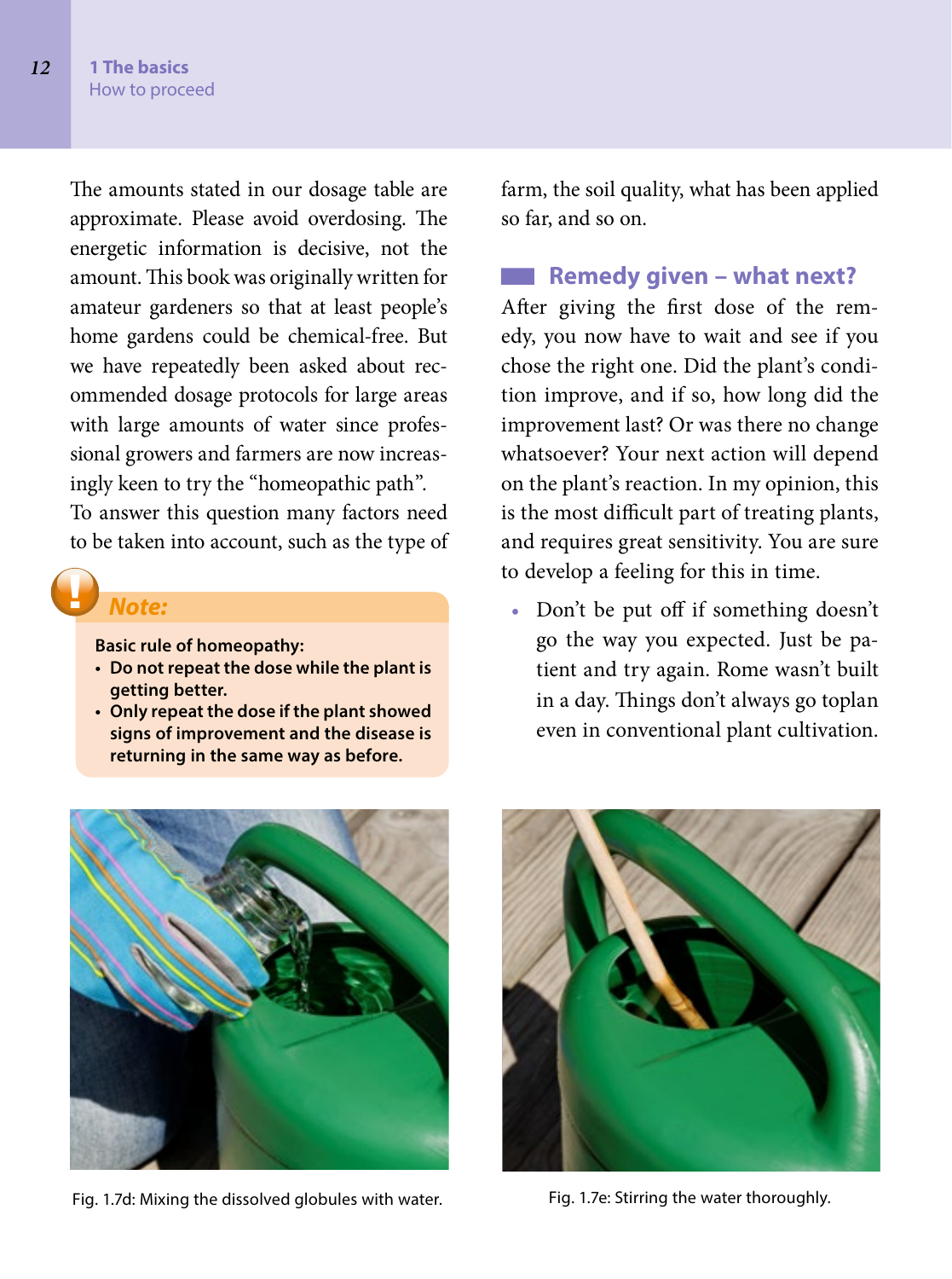| Dosage table        |                                       |                       |  |
|---------------------|---------------------------------------|-----------------------|--|
|                     |                                       |                       |  |
| <b>Potency</b>      | Amount/Weight                         | <b>Water (litres)</b> |  |
| 6 X                 | 20 globules                           | $\sim$ 1-21           |  |
|                     | $\frac{1}{4}$ teaspoons = 40 globules | $\sim$ 2–51           |  |
|                     | $\frac{1}{2}$ teaspoons = 80 globules | $\sim$ 10             |  |
|                     | 1 teaspoons = $\sim$ 2 g              | $\sim$ 201            |  |
|                     | 1 $\frac{1}{2}$ teaspoons = ~ 2,5 q   | $\sim$ 30             |  |
| <b>High potency</b> |                                       |                       |  |
| 30 C/ 200 C/ 1000 C | 4 globules                            | $\sim$ 1-21           |  |
|                     | 5 globules                            | $\sim 2 - 51$         |  |
|                     | 6 globules                            | $\sim$ 10-201         |  |
|                     | 8 globules                            | $\sim$ 30 l           |  |

The stated dosages are for size 3 globules (~ 2 mm diameter). For size 5 globules, use roughly half the number of globules (but with the same volume of water stated above).

• Where homeopathic plant treatment is concerned, we are still right at the beginning. It would be a good idea to share our experiences ( Homeopathy forum "Homeoplant" at



same way. Fig. 1.7f: Watering foliage and root area.

www.homeoplant.de or www.mautepflanzenhomöopathie.de).

# **Improvement with subsequent relapse**

The right remedy will bring about a clear improvement in the plant's condition after a short time (often after just 2–3 days, sometimes longer depending on the disease).

If the plant recovers but you notice after a while that the disease is coming back, repeat the treatment using the same remedy. Then wait another 2–3 days and observe the plant.

If the plant's condition improves, you don't need to give it any more of the remedy. You will only have to repeat the treatment if the plant succumbs to the same disease in the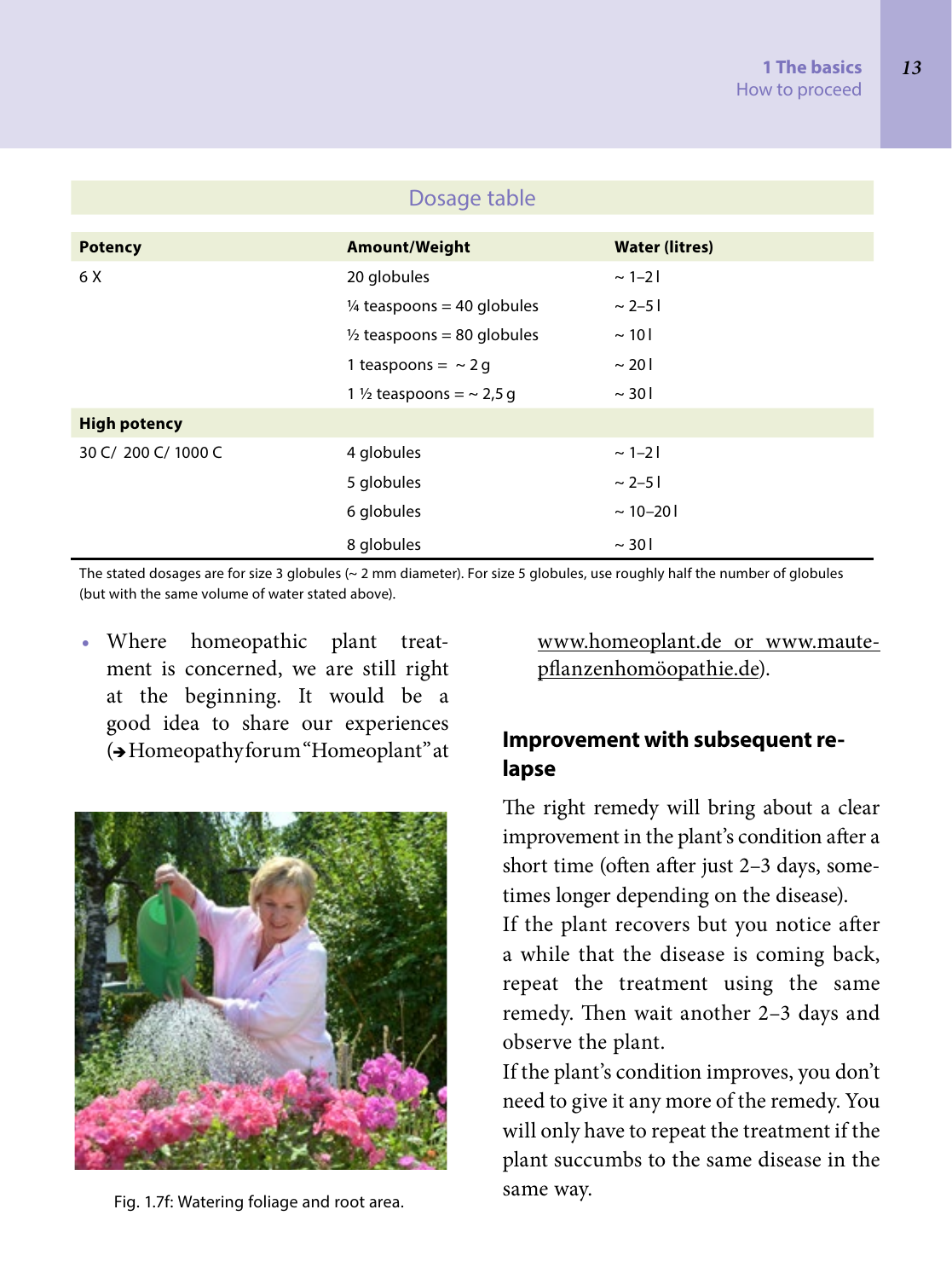#### **3 Pathogens and diseases** *81* Common leaf spot and leaf scorch

# **Common leaf spot and leaf scorch**

This fungus – it is usually two different sorts – affects strawberries; it is often only noticed after the harvest.

**Causes:** Fungal spores (two different sorts), which frequently occur together, especially in rainy spring and summer months.

**Signs of damage:** Round, red to brown spots appear on the leaves. With common leaf spot, the spots have a white centre  $\leftrightarrow$  fig. 3.20). The result is a loss of vital leaf surface for the plant. The leaves dry up and fall off. Weakened by the loss of leaves, the plant is less productive the following year. The fungus can overwinter on affected parts of the plant.

**Treatment and prevention:** Remove affected leaves and dispose of them in plastic bags. Ensure the plants are not too close together and avoid applying excessive amounts of nitrogen fertiliser as both these factors can encourage the fungus. Dispose of any runners. Avoid planting the same plants in the same place in successive years. Mixed cultures and garlics or onions are beneficial.



Fig. 3.20: If the problem is common leaf spot, you will notice that the spots have a white centre – this is not found with leaf scorch.

| Arsenicum album 200C         | $\rightarrow$ Drying out of the leaves due to common leaf spot.                                                                                      |  |
|------------------------------|------------------------------------------------------------------------------------------------------------------------------------------------------|--|
| Belladonna 200C              | $\rightarrow$ Red-brown discolouration of leaves.                                                                                                    |  |
| <b>Cuprum metallicum 30C</b> | $\rightarrow$ Red-brown leaf colour, effects of cold rain.                                                                                           |  |
| Dulcamara 30C                | $\rightarrow$ Similar to Belladonna, with red-brown leaf colour. After waterlogging<br>of roots in cold weather and waterlogging in compacted soils. |  |
| <b>Psorinum 200C</b>         | $\rightarrow$ After cold and rain. The earth smells mouldy, old and worn out.                                                                        |  |
| Silicea 200C                 | Tonic for weak, puny plants, effects of cold wet weather and                                                                                         |  |
|                              | waterlogging during cold weather.                                                                                                                    |  |
| Thuja 30C/ 200C              | $\rightarrow$ Fungal infection due to cold, wet, foggy and damp weather.                                                                             |  |

#### **Main homeopathic remedies for common leaf spot and leaf scorch**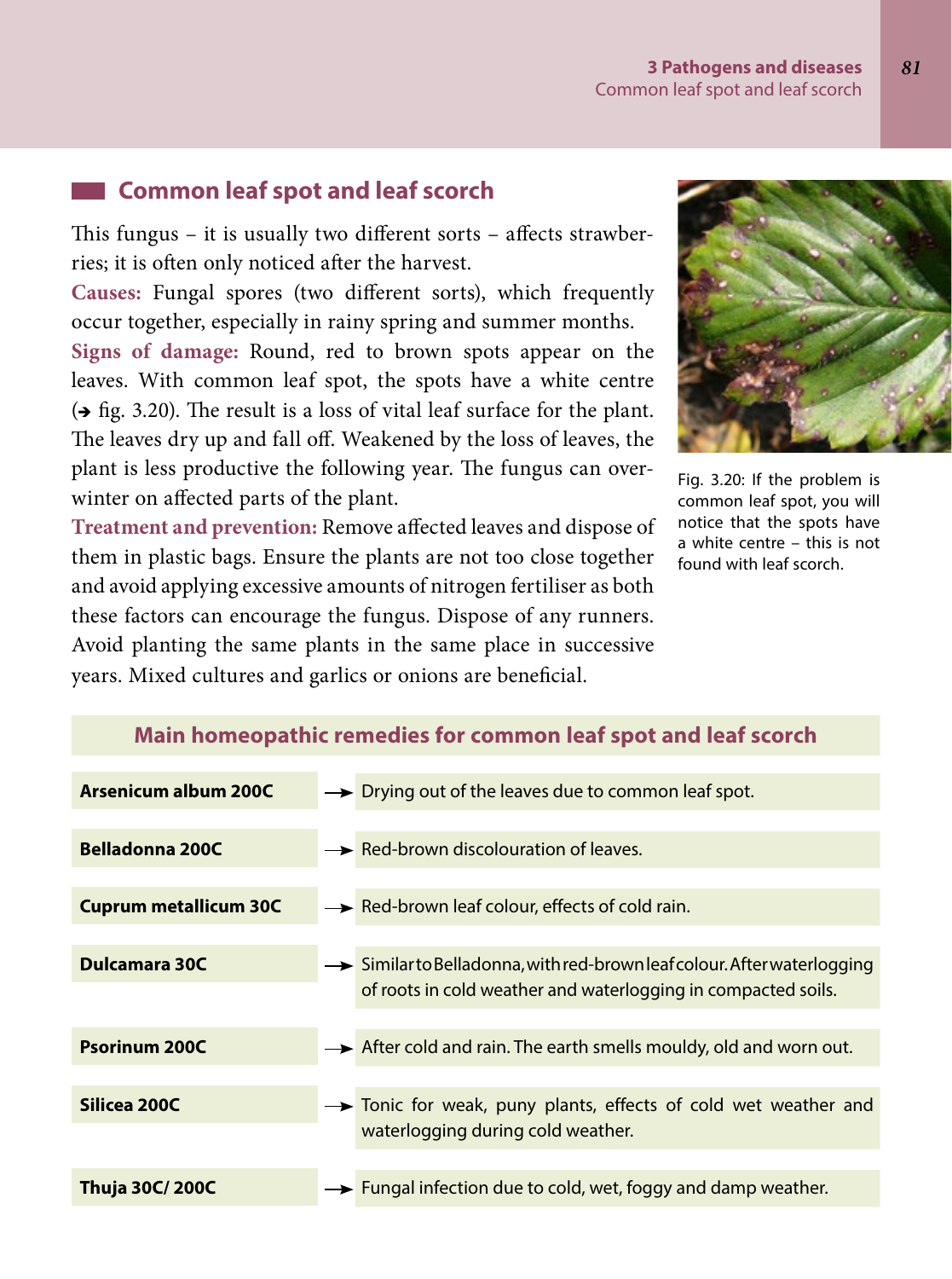

# **Neglected plants**

By "neglected" plants, I mean plants which have been forgotten. They get too little water, then too much; they have too little soil, the soil may be washed out and not contain enough nutrients. This lack of care makes the plant vulnerable to disease.

**Signs of damage:** Brown leaf discolouration ( $\rightarrow$  fig. 4.28). The leaves dry out and fall off; the plant is puny and may die for lack of food and water.

**Cause:** Insufficient care, poor soil aeration, poor location.

**Treatment and prevention:** The plant should be repotted or moved to a new, better location. Don't forget to hoe the soil around it; homeopathic remedies and plantbased fertilisers (stinging nettle or horsetail mash) may also help.

Fig. 4.28: Neglected frisée lettuce

| <b>Main homeopathic remedies for neglected plants</b> |  |                                                                                                 |
|-------------------------------------------------------|--|-------------------------------------------------------------------------------------------------|
| Ignatia 30C                                           |  | The plant wilts, seems "affronted", takes neglect badly, is positively<br>diseased.             |
| <b>Natrium muriaticum 30C</b>                         |  | The plant wilts and may appear "wrinkled". After house moves,<br>holidays, overwintering.       |
| Silicea 200C                                          |  | General tonic.                                                                                  |
| Sulphur 200C                                          |  | $\rightarrow$ Dry, "thirsty" plant. After errors in watering – too little and then<br>too much. |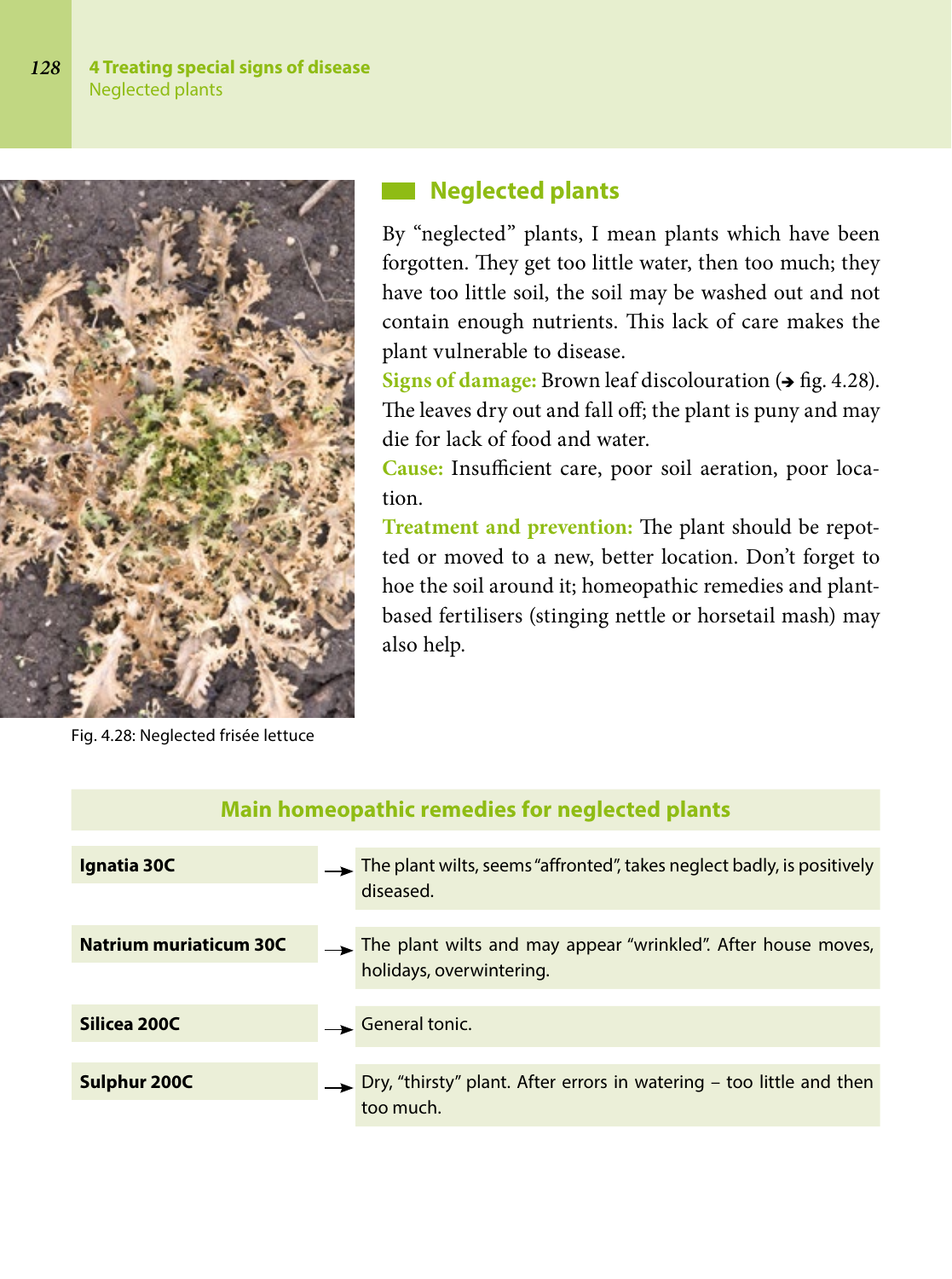

Fig. 6.38: Old but clearly rejuvenated almond tree one year after the first homeopathic treatment, May 2015.



Fig. 6.39: Large bunches of almonds, May 2015.

# **Almond tree**

May 2015: state of an old almond tree in Portugal one year after homeopathic treatment. Remedy applied 2014: *Cimicifuga* 30C due to severe aphid infestation. The aphids rapidly disappeared. To the astonishment of the owner the tree was rejuvenated, with a burst of fresh green leaves  $\leftrightarrow$  fig. 6.38). The left side has died but without any impairment of the tree's vitality.

The activation of the vital force can also be seen in the large clusters of nuts  $\leftrightarrow$  fig. 6.39). In previous years the old tree had only produced a few small almonds.

The difference in the size of the almonds before and after homeopathic treatment is clear  $(\rightarrow$  fig. 6.40).



Fig. 6.40: Left: almonds from an untreated tree. Right: harvest from a treated tree.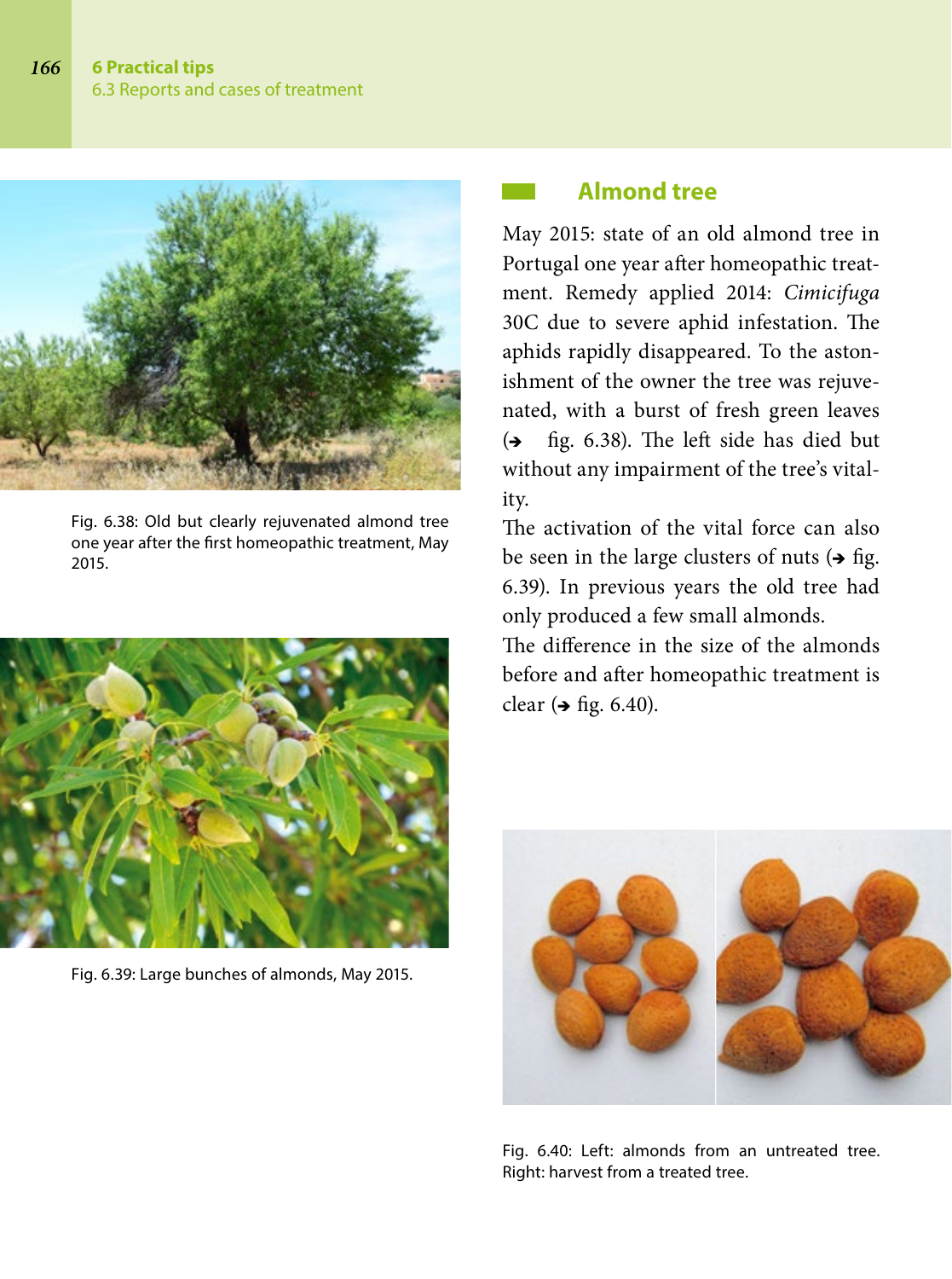# **7.1 Homeopathic remedies for your garden**

# **Aconitum (Aconite, Monkshood)**

### **• Characteristics:**

– Sudden symptoms are typical of *Aconitum*. The plant reacts very suddenly, wilts extremely quickly and dries out

# **• Weather damage:**

- Result of cold, dry north wind
- Result of sudden cold storm or wind
- Result of hot days (intense sunshine) and very cold nights

# **Anthracinum (Anthrax nosode)**

### **• Characteristics:**

- Plant appears burnt
- Leaves turn dark or black, wither and rot; damage spreads rapidly, "like wildfire"
- Bark turns brown, cracks or sinks; reddish-brown wood under the infected bark
- Infectious orange-brown slime on the bark
- Shoots curl up like a "shepherd's crook"
- **• Special diseases:**
	- May be helpful in cases of fire blight

# **Arnica montana (Leopard's bane)**

- **• General effect:**
	- Consequences of blows, impact, being dropped
	- Excellent tonic for all plants
	- Improves circulation in the plant's



- capillary system; *Arnica* ensures that the plant is properly supplied right through to the tips
- Problem-free repotting of sensitive plants or replanting of large trees in summer
- **• Damage caused by errors in cultivation:**
	- Injuries from pruning
	- Injuries from repotting or relocation
- **• Weather damage:**
	- After plant injuries from hail, storm and wind (e.g. breakage)

# **Arsenicum album (White arsenic oxide)**

- **• General effect:**
	- Indicated when plant growth is weak
	- Weak plants
	- Plants stay small and look puny
	- Plants dry out quickly
- **• Damage caused by errors in cultivation:**
	- Contamination, e.g. by chemical pesticides
- **• Weather damage:**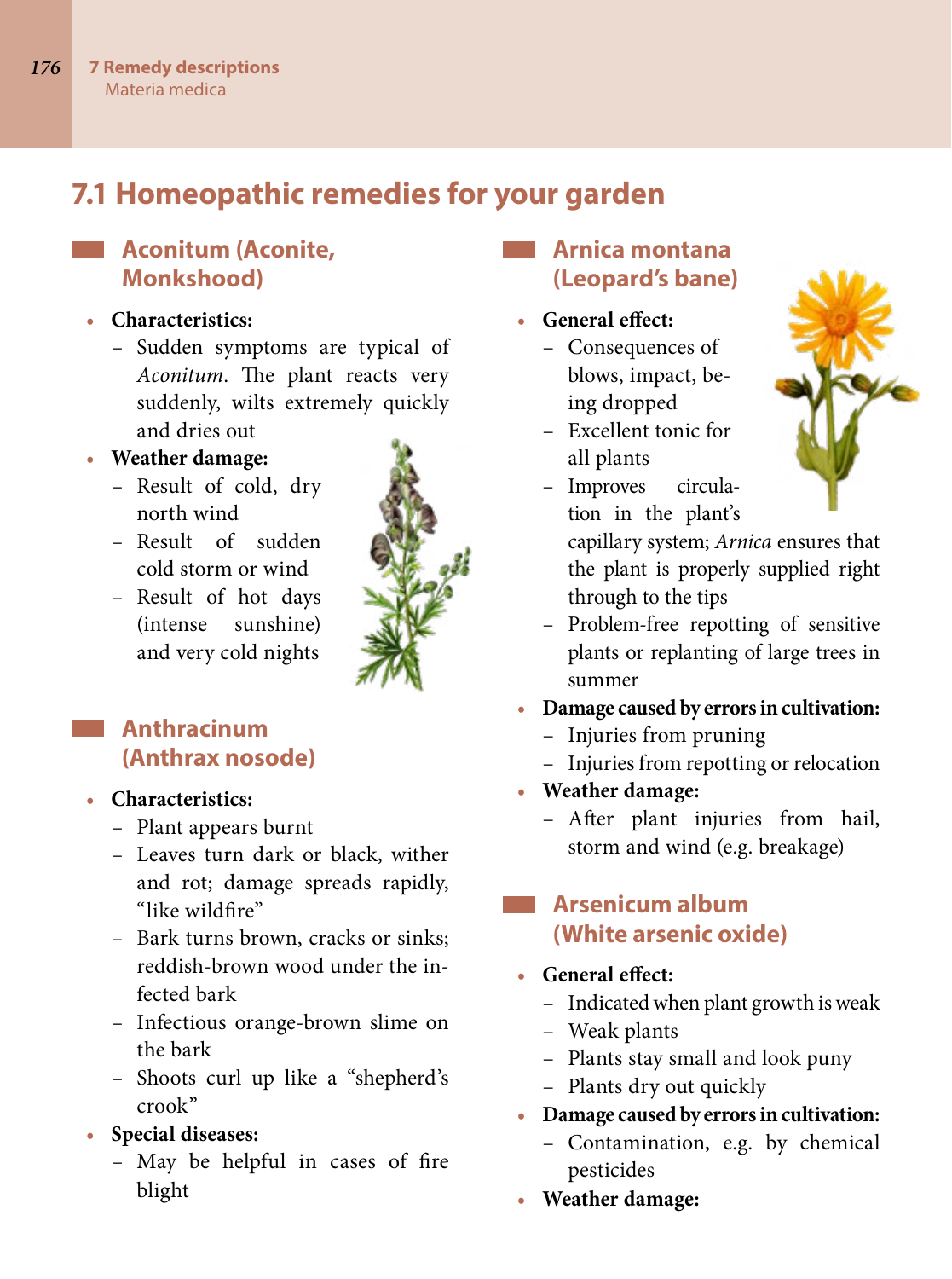# **X Index**

### **A**

ABC method 107, 145 Acid rain 102 Aconitum 95, 104-106, 116, 120, 122, 124, 127, 145- 146, 166 Algal limestone 49 Anthracinum 86, 166 Ants 30-32, 168 − Ant nests 31 − Black garden ant 30 − Red wood ant 30 − Yellow meadow ant 30 Aphids 32, 172 Apis mellifica 50 Arnica 2-3, 67, 70, 95, 97-98, 100, 105, 120, 123-125, 127, 144, 146-147, 165- 167, 182, 185, 187-188 Arsenicum album 40, 52, 81, 93, 95, 97-98, 100, 122, 126, 165-166, 185

### **B**

Bacterial diseases 82 Bee population, decline in the 24-29 Bees 24-29, 49-50, 102, 173, 175 Belladonna 6, 95, 104, 106, 110, 112, 114, 116, 120, 122, 145-146, 167, 184 Bentonite 49 Black spot 78 Black vine weevil 37 Blight (rust disease) 64 Box tree moth 35-36 Boxwood blight 66-67

Bright-line brown-eye moth 43 Brown rot 168, 170, 173

# **C**

Cabbage moth 43-44 Calcarea carbonica 33, 41, 93, 95, 97-98, 100, 133, 167 Calendula 70, 93, 95, 99, 105, 120, 123-124, 127, 144, 146, 167 Camphora 32, 40, 42, 52, 165, 168, 182 cancer 143, 147 Cancer 70, 168, 177 Cantharis 86, 114, 168 Carbo vegetabilis 61, 65, 70, 73, 77, 79, 93, 95, 104, 119, 133, 147, 168 Carcinosinum 70-71, 77, 93, 147, 168 Caterpillar 42 Caterpillars (Cabbage whites) 46, 48-50 Causticum 86, 114, 119, 169, 178 Changes in the weather 168, 170, 173, 176 China officinalis 55, 94-95, 122, 165, 169, 182, 184, 186 Cimicifuga 32-33, 169 Climate and weather conditions 101 Climatic damage 101-102 Cold 106, 166-168, 170, 172- 175, 177 Colorado potato beetle 38

Common leaf spot 81 Consequences of stress 120 Contamination 168, 171, 173, 175, 179 − with acids 118, 168, 175 − with car exhaust fumes 171, 179 − with chemical pesticides 126, 166, 175, 179 − with copper and sulphur in steam 175, 179 − with hydrogen sulphide 171, 178 − with lead 169, 178-179 C potencies 7, 10 Crippled growth 174 Cultivation protection net 49 Cuprum metallicum 37-38, 41, 61, 64-65, 67, 72-74, 79, 81, 92, 95, 112, 133, 165, 169, 186 Cutworm pests 42

### **D**

Damage − bacterial 82 − climatic 101-102 − diseases, by 4 − fungal 60 − incorrect cultivation, by 122 − injuries, by 3 − insects, by 30 − slugs, by 56-57 − viral 87-89 Dark-winged fungus gnats 137 Death 27, 31, 102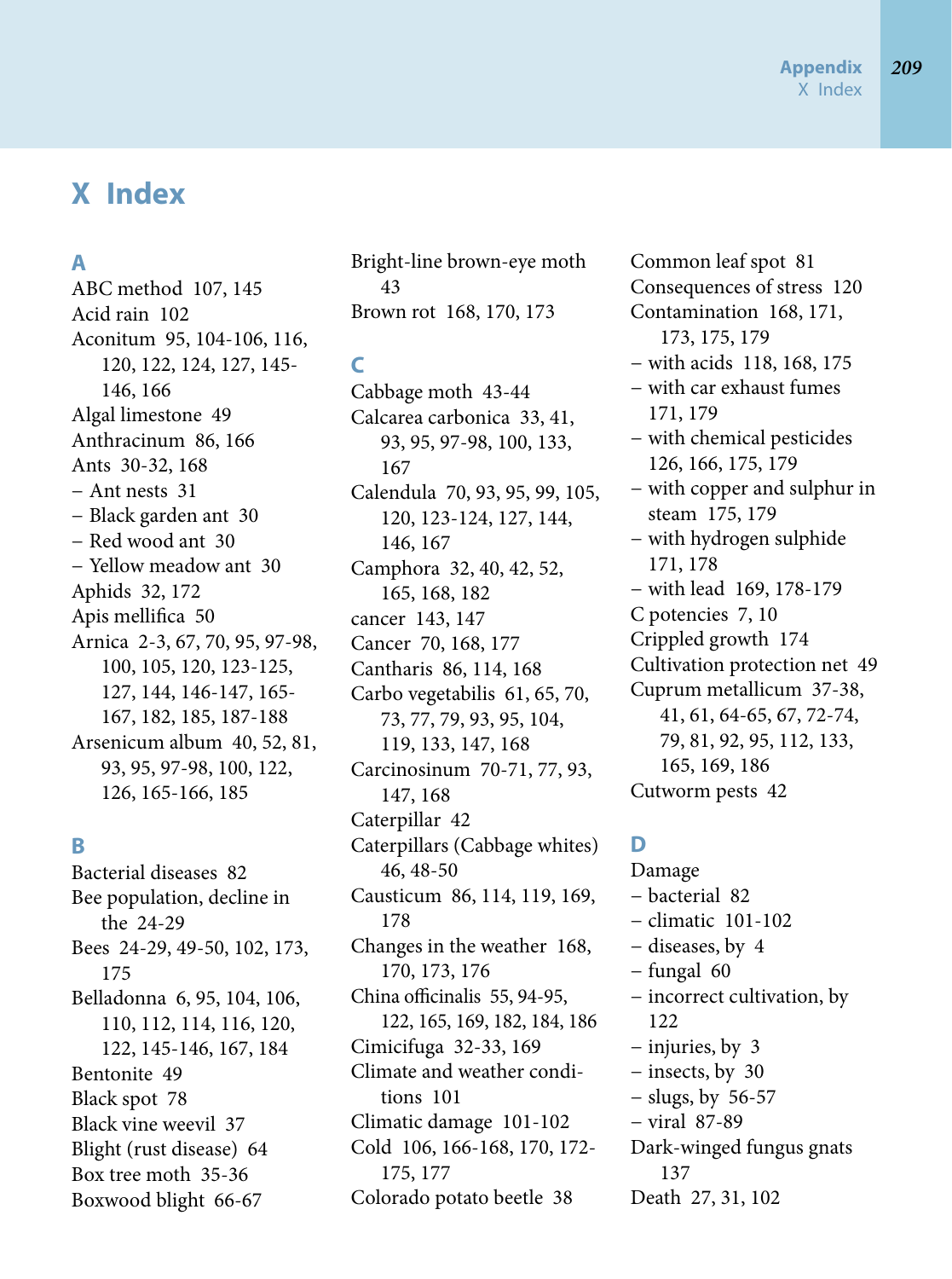Deformity 97 Diamondback moth 45 Diseases 4 − bacterial 82 − fungal 60-61, 168-169, 176-177 − viral 87-89 Dosage 10 − cancer, in cases of 14 − cold, damage caused by 14 − fungal disease 14 − in rainy periods 14 − pest infestation, damage caused by 14 − wet conditions, damage caused by 14 − wounds 14 Downy mildew 73 Drainage remedy 176, 179 Dryness 167, 169 Dulcamara 67, 81, 106, 110, 112, 146, 165, 170, 182, 187 Dwarfism 99, 167, 174-175

### **E**

Eaten bare 48 Ecosystem 24, 46 Emissions 102

#### **F**

Fire blight 84, 166, 169, 173 Fire blight nosode 86 Flea beetle 158 Fortifying and strengthening 143, 145 Frost 143, 145 Frostbite 103 Frost damage 103, 168, 174

### **G**

Gelsemium 88, 114, 116, 120, 122, 127, 170 Glue rings 76 Growth − excessive 92 − stunted 99, 174-175 − weak 166, 179 − weak root growth 98 Growth enhancement 13, 130-133

### **H**

Hahnemann, Samuel 6 Hail 105, 166, 173 Heaps of earth 31 heat damage 143, 145 Heat damage 121, 167, 169, 172, 175, 177 Helix tosta 15-16, 56, 170 Homeopathy − choosing the right remedy 9 − how to proceed 9 − plant's reaction to remedy 12 − storing homeopathic preparations 15 Hydrogen sulphide 102

## **I**

Ignatia 55, 96, 116, 120, 122, 128-129, 165, 170, 172, 182, 186-188 Incorrect crop management 49 Injuries 3, 14, 120, 127, 166- 167, 169, 176, 179

### **K**

Kali iodatum 96, 99, 108, 112, 170, 178

Kali phosphoricum 94, 96, 111, 119, 171, 178 Kalium iodatum 146

# **L**

Lacerations 122, 167, 174 Large Cabbage White 46 Law of similars 5 Leaf curl 68, 177 Leaf discolouration 94 Leaf scorch 81 Leaf spot 82, 175-176 Leek moth 52 Light 101 Lightning strikes 173-174 long-lasting 143, 146 Lycopodium 61, 83, 94, 96- 97, 99-100, 108, 171

### **M**

Magnesium carbonicum 171 Magnesium chloratum 113, 171, 178 Magnesium phosphoricum 96, 133, 172 Mealybugs 55 Metamorphosis 46 Mildew 71, 170, 172, 176-177 Mixed crops 49 Mobile communications 24, 102, 107, 171 Monilia fruit rot 75, 168 Monilia tip burn 75, 177 Monocultures 28, 46, 49

### **N**

Natrium sulphuricum 61, 64, 66, 68-69, 72, 74, 76, 79, 110-112, 133, 146, 165, 172, 186, 188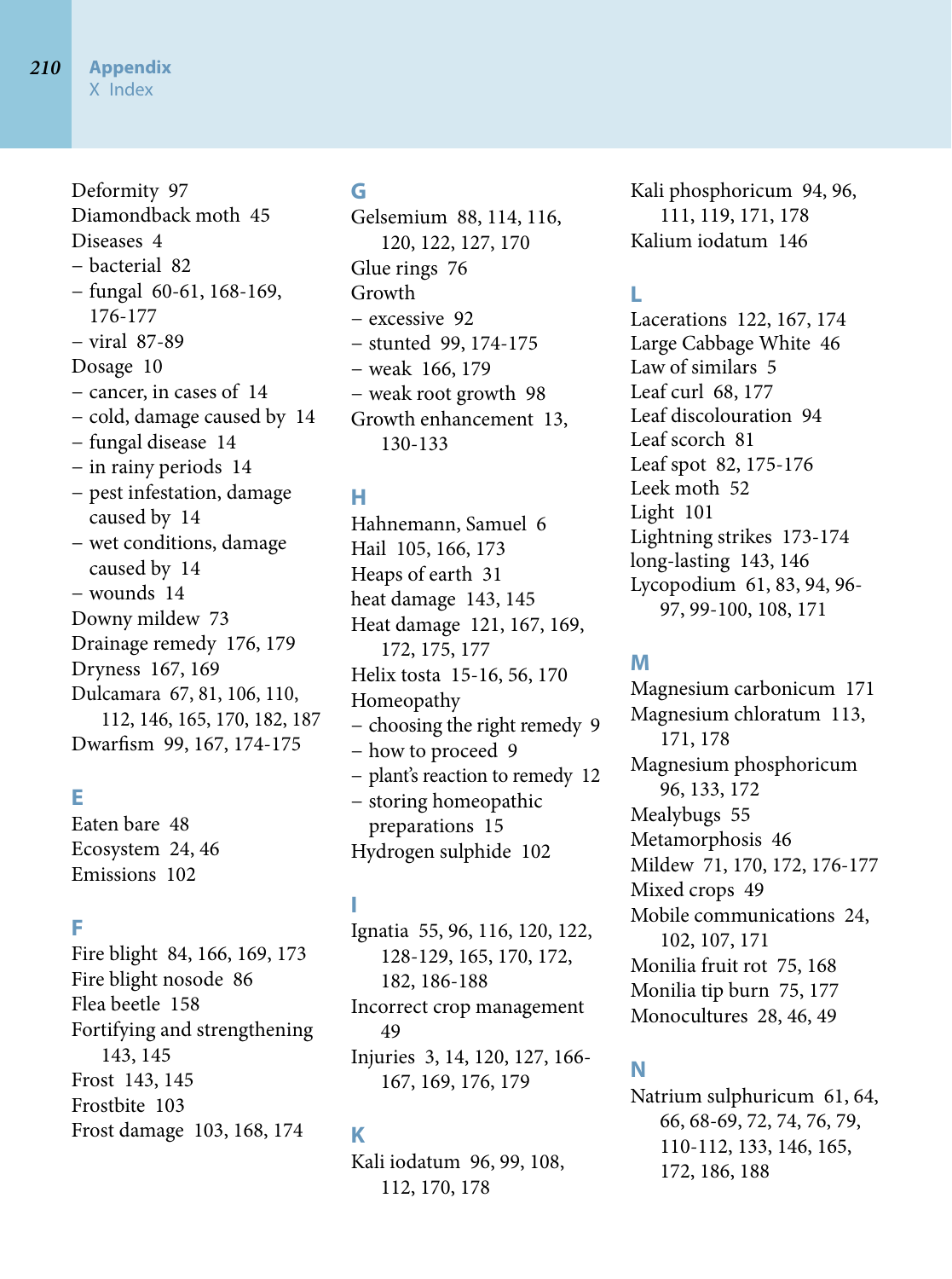Natrum carbonicum 96, 114, 116, 122, 172 Natrum muriaticum 33, 96, 113, 116, 121-122, 128- 129, 172, 178 Natrum sulphuricum 61, 66, 69, 72, 74, 79, 110, 112, 133, 172 Neglected plants 128 Non-parasitic factors 24 Nosodes 173 Nutrient deficiencies 24 Nux vomica 26, 55, 88, 105- 106, 121, 124, 126-127, 165, 170, 173-174, 177, 183, 186

### **O**

Overfertilisation 24, 172 Owlet moth larvae 43

### **P**

Parasitic factors 24 Pathogens 24 Pear rust 62, 64 Pest infestation 14, 176 Pests 18, 24 Petroleum 37-38, 40-41, 53, 55, 94, 104, 106, 127, 165, 174, 183, 186-188 Pheromone traps 30 Phosphorus 88, 94, 96, 113- 114, 121, 127, 174, 178 Placebo 7 Pollutants 24 Potentisation 6 Powdery mildew 72 Precipitation 101 Pruning 143-144, 166, 168-169 Psorinum 5, 33, 41-42, 52- 54, 81, 94, 96-97, 99-100,

104, 106, 145, 165, 174, 183, 186-188 Pulsatilla 26, 68, 106, 110, 112, 119, 126, 146, 165, 174, 179, 183, 186 Pupae 49 Pupation 46-47

### **R**

Radioactive contamination 170 Rain 143, 146 Rain, constant 112, 167, 170- 171, 173, 177 Reactions − improvement and no response to repeat treatment 14 − improvement with subsequent relapse 13 − no significant improvement 14 Remedy descriptions 165 Remedy proving 5 Repertorisation 9 Repotting 124, 166, 170, 173 Rhus toxicodendron 14, 64, 68, 79, 83, 165, 175, 186, 188

### **S**

Salinisation 24 Salt content in the soil 113 − too high 176 Salty air 102 Scale insects 41, 174 Scarlet lily beetle 39-40 Sea air 113 Silicea 33, 38, 40-41, 52, 61, 72, 74, 81, 94, 96, 98-100, 106, 110, 119, 121-123,

126-129, 145-146, 165, 175, 183, 186-188 Slugs 56-57 − infestation 170 Small Cabbage White 47-50 Soil − clay soil 108 − magnesium-deficient 171- 172 − phosphorus-deficient 174, 178 − salty 99, 172, 178 Soil consistency 102 Solidago 61, 96, 113, 146, 176, 179 Sooty mould fungi, black 31, 54 Spider mites 53 Staphisagria 5, 33, 68, 121, 123-124, 127, 144, 146- 147, 165, 176, 183, 186, 188 Stone dust 49 Sulphur 33, 36-38, 40-42, 50-55, 61-62, 68, 71-72, 74, 110, 121-122, 126, 128-129, 146-147, 165, 176, 179, 183-188 Sulphuricum acidum 179 Sulphuricum iodatum 179 Sunburn 113, 143, 145, 167, 172 Sunlight − direct 113 − intense 115 − too much 170

### **T**

Table of modalities 182 Tansy 49 Temperature 101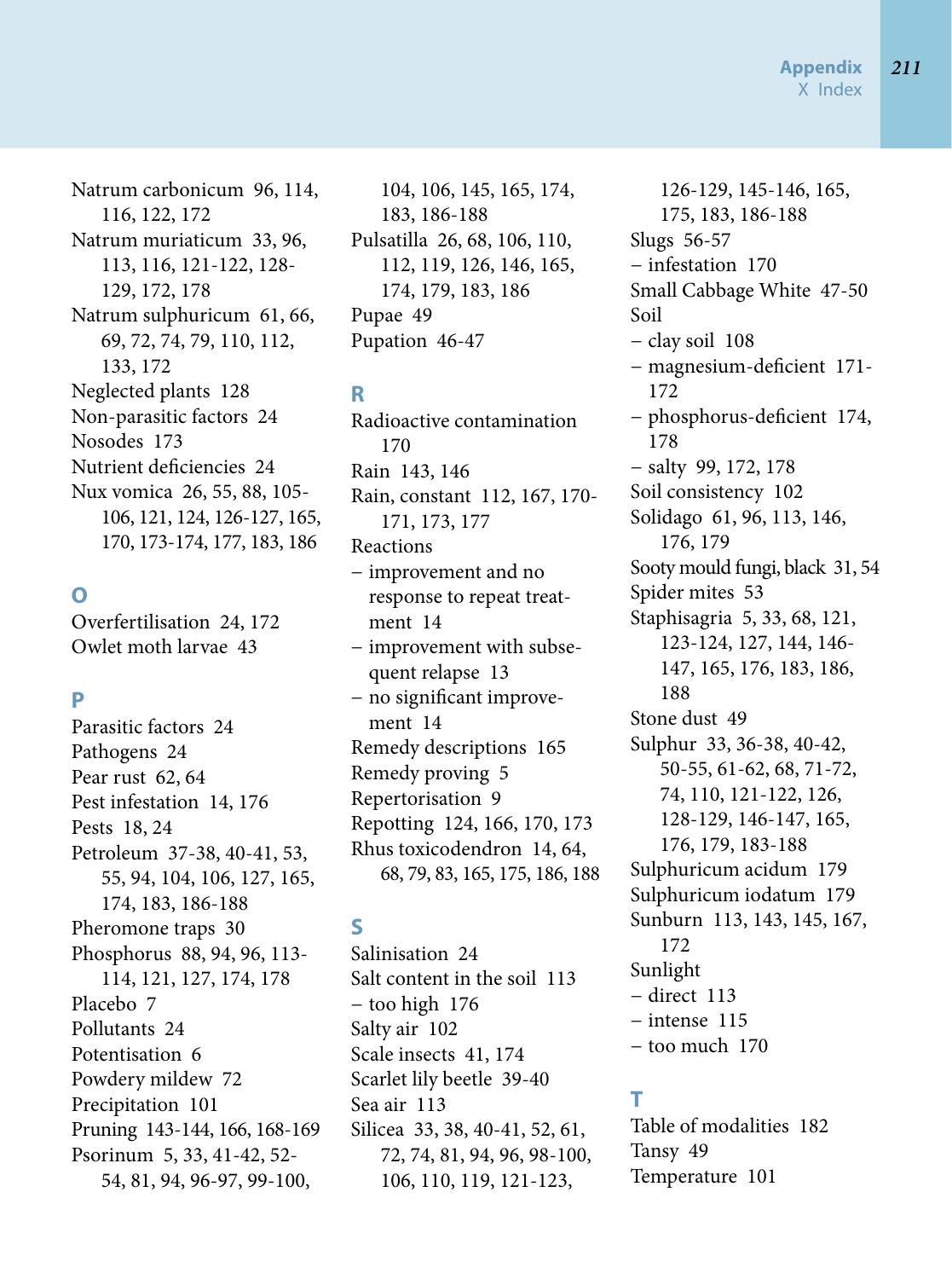### Thrips 137 Thuja 4, 36, 55, 62, 64, 66, 68-72, 74, 76-77, 79, 81, 83, 88, 106, 110, 112, 133, 146-147, 165, 170, 173- 174, 176, 183, 186-188 Thunderstorms 174 Tomatoes, promote growth 130-133 Tonics and strengtheners 166-172, 174-179 Turnip moth 44

### **V**

Varroa mite 28 Vespa crabro 50 Vespa vulgaris 50 Viral diseases 87-89, 170, 173-174, 177

## **W**

Wasps 49-50 Water deficiency 24 waterlogging 146 Waterlogging 108, 170, 175- 177 Weakness 93 Weather conditions 24 Wetness 14, 173, 175-177 Whitefly 54 White fungal spores 31 Wind 101

− breakage 166 − cold 172 − dry 166, 170 − warm 170

# **X**

X potencies 7, 15, 136 X-Ray 96, 98, 108, 177, 179

### **Z**

Zincum metallicum 94, 96, 104, 177